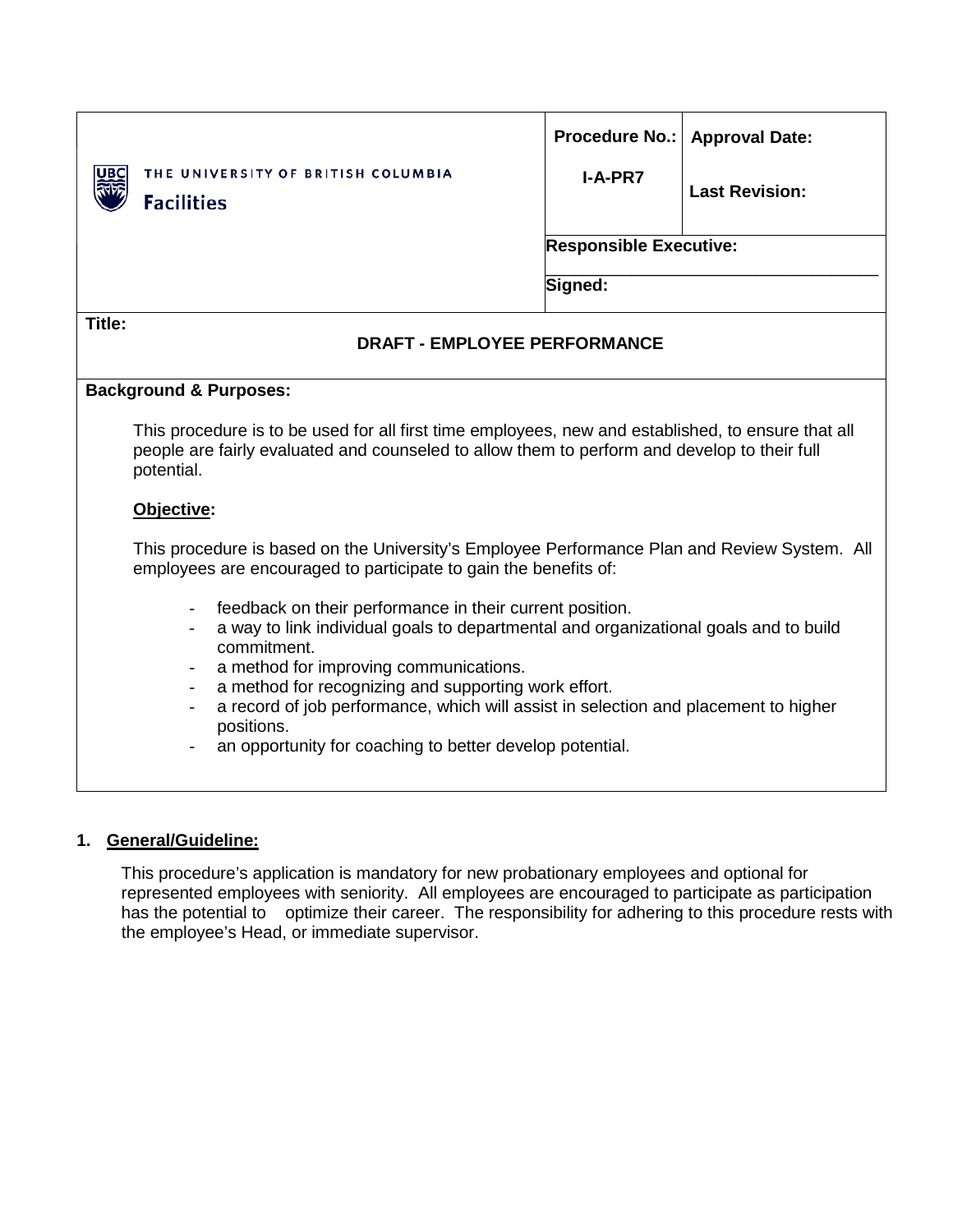### **PROCEDURES**

## **1. General**

- 1.1 The attached forms shall be used to document the employee's performance interview. The original shall be kept in the employee's file in Personnel Services. One copy shall be made for the employee and one copy shall be made for the Supervisor's file. The original and all copies shall be treated as confidential.
- 1.2 For CUPE 116 and IUOE 115 employees, managers are to complete 10, 30 and 60 day reviews. M&P employees are to undergo 30 and 60 day reviews as well as 5 and 10 month reviews, passing probation of one years-time.
- 1.3 Weekly interim performance records shall be completed by their Sub-Head and these records shall be referenced and reviewed in the interviews. The completion of the records and interviews is of the utmost importance, since these records will assist in determining whether or not an employee has performed satisfactorily for continued employment by the University.
- 1.4 Represented employees with seniority participating in the procedure shall be interviewed annually on their anniversary of employment.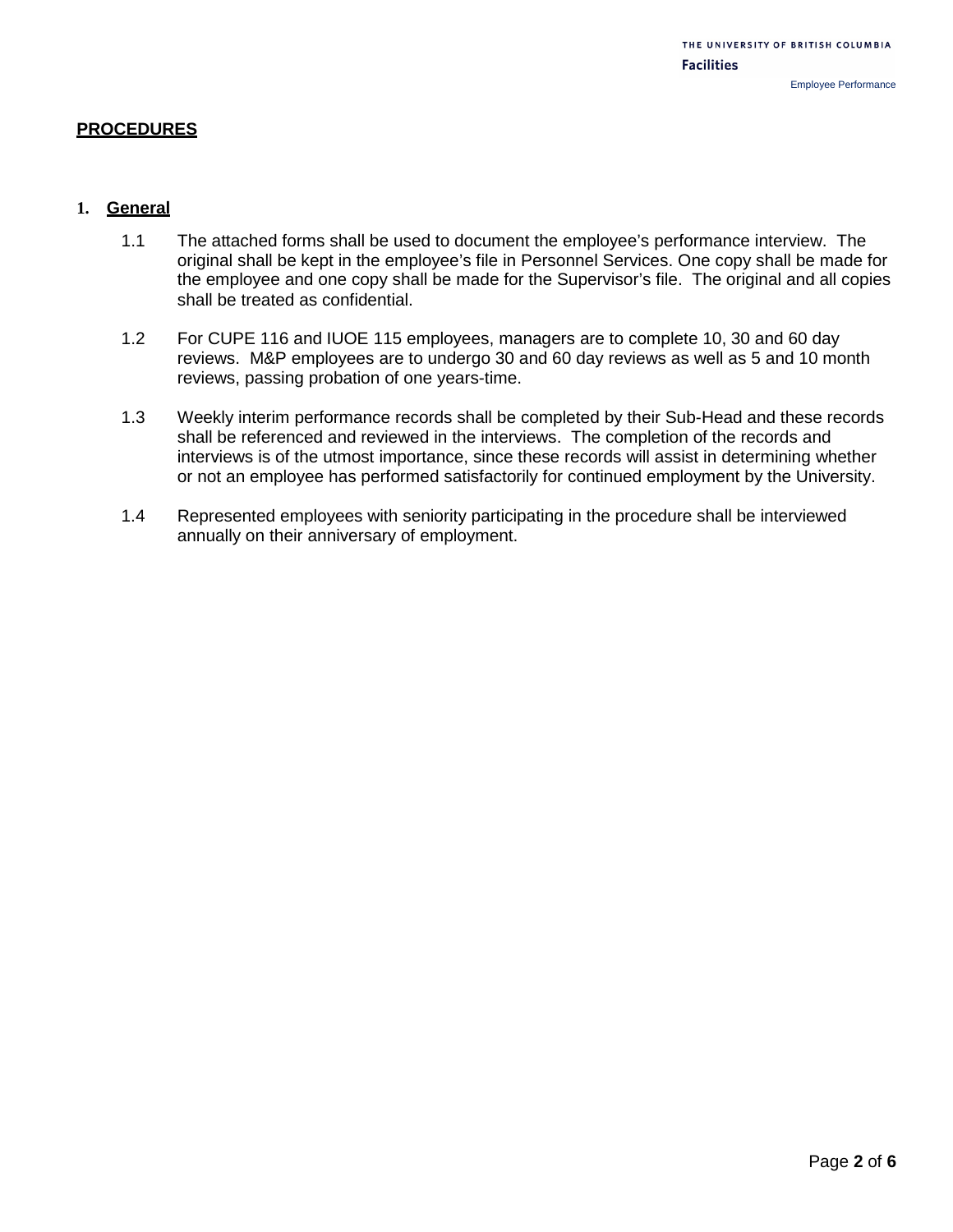## **NEW EMPLOYEE 10 DAY CHECK IN**

These questions will help guide the 10 day check in with your new employee. These questions help to assess how the new employee is doing and where they may need additional support and/or coaching. After your check in meeting, record the employee's feedback in the box below.

- What is going well for you?
- What has been your highlight(s) so far?
- What challenges are you experiencing?
- Do you have any suggestions for improving challenging areas?
- What do you need from me as your head/ manager to help you succeed?
- Any additional comments/feedback

|  | <b>Action Plan for Success:</b> |
|--|---------------------------------|
|  |                                 |

*Employee Feedback:*

**Manager Signature:** \_\_\_\_\_\_\_\_\_\_\_\_\_\_\_\_\_\_\_\_\_\_\_\_ **Date: \_\_\_\_\_\_\_\_\_\_\_\_\_\_\_\_\_\_\_\_\_\_\_\_\_\_\_**

| Date: |  |  |  |  |
|-------|--|--|--|--|
|       |  |  |  |  |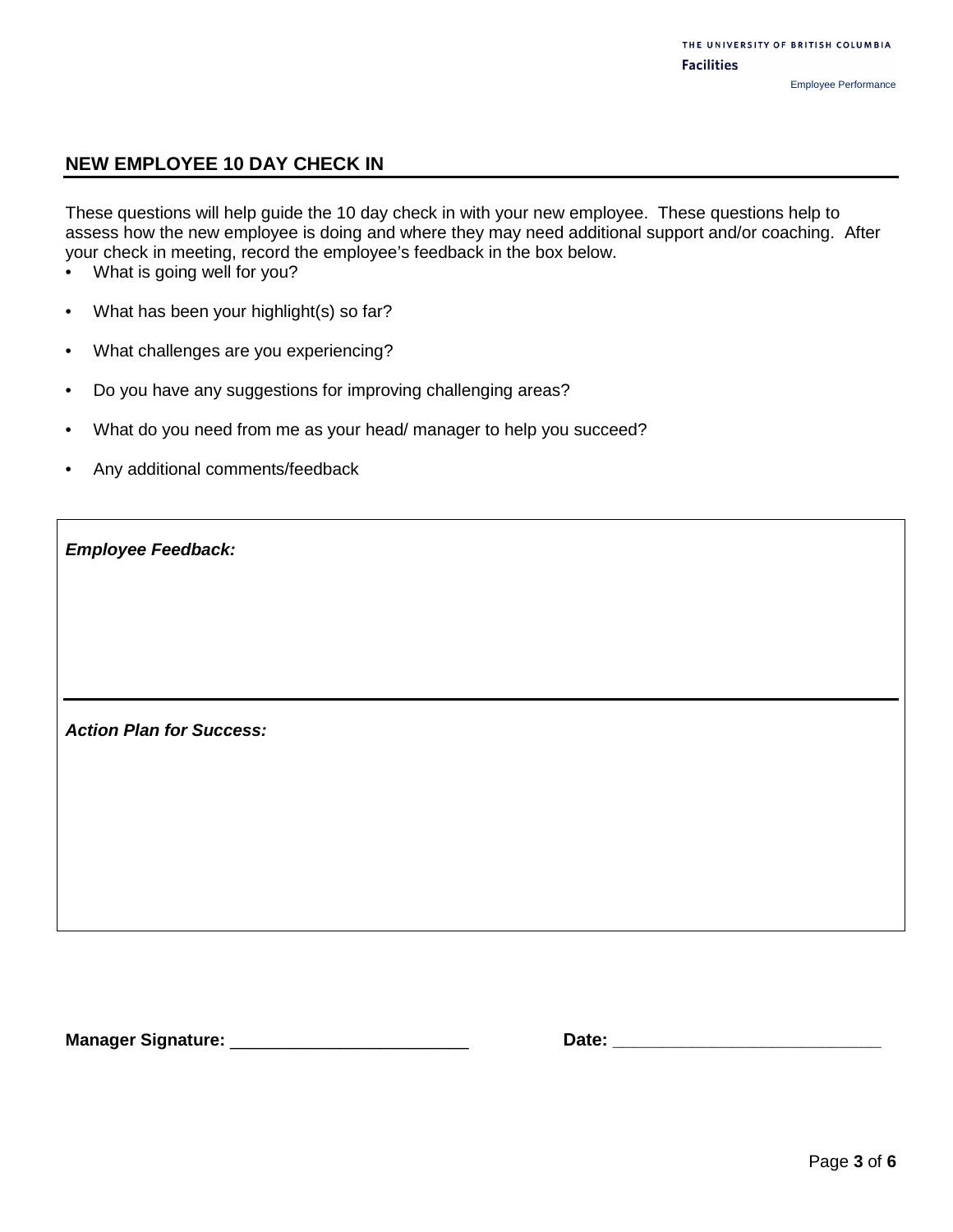## **NEW EMPLOYEE 30/60 DAY CHECK IN**

These questions will help guide the 30 day check in with your new employee. These questions help to assess how the new employee is doing and where they may need additional support and/or coaching. After your check in meeting, record the employee's feedback in the box below.

- How has your first month been?
- What has been the highlight so far?
- How do you feel you have connected with your management peers?
- What are you most looking forward to in your first year?
- What challenges do you anticipate in your first year?
- Is there any additional support you feel you need to help overcome those challenges?

| <b>Manager Feedback:</b>        |
|---------------------------------|
|                                 |
|                                 |
|                                 |
| <b>Action Plan for Success:</b> |
|                                 |
|                                 |
|                                 |

**Manager Signature:** \_\_\_\_\_\_\_\_\_\_\_\_\_\_\_\_\_\_\_\_\_\_\_\_ **Date: \_\_\_\_\_\_\_\_\_\_\_\_\_\_\_\_\_\_\_\_\_\_\_\_\_\_\_**

| Date: |  |  |  |  |  |
|-------|--|--|--|--|--|
|       |  |  |  |  |  |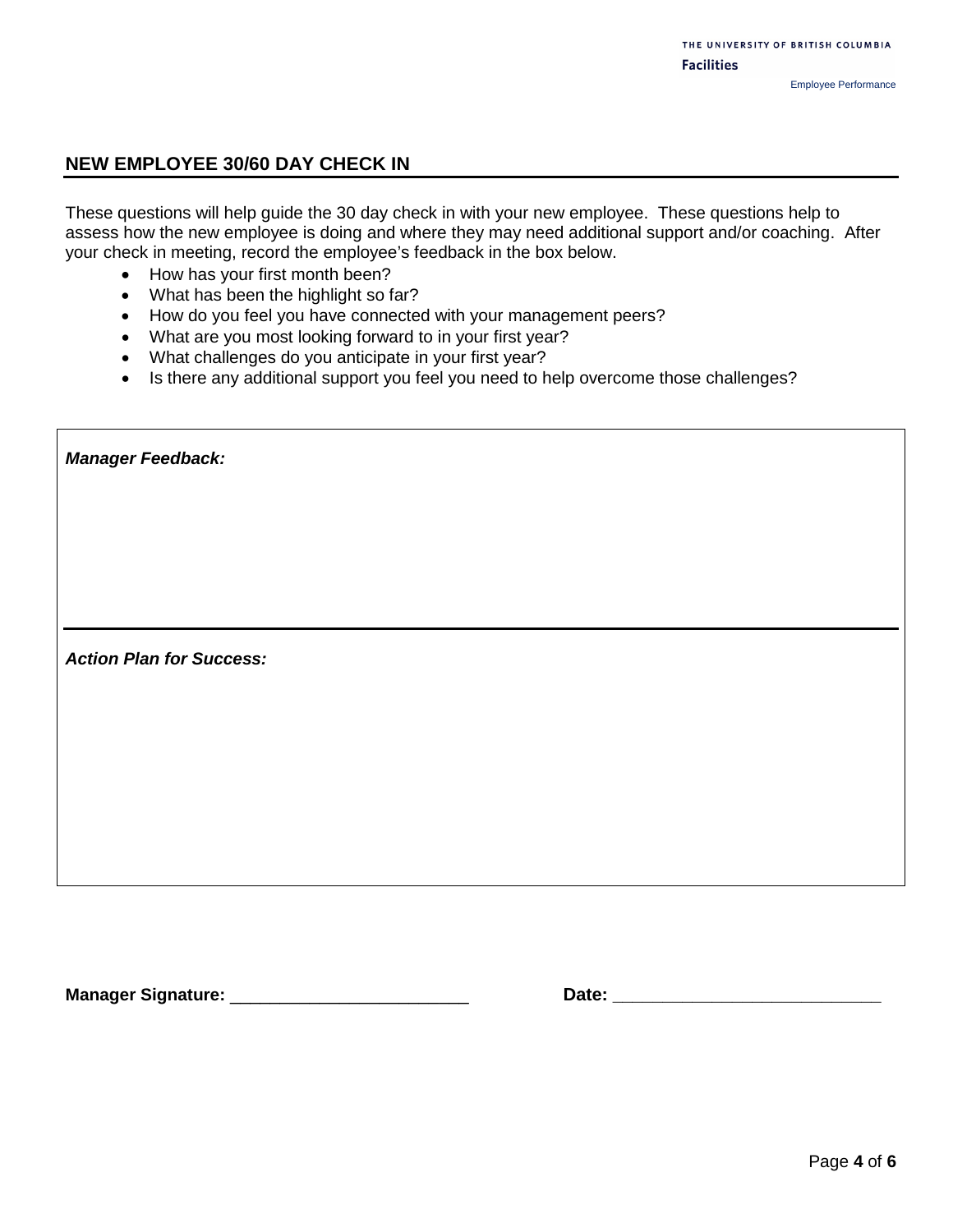# **NEW MANAGER 60 DAY PROGRESS CHECK IN AND PLAN FOR SUCCESS (When applicable)**

| Manager Name: |                |
|---------------|----------------|
| Position:     |                |
| Hire Date:    | Check in Date: |

### **Coaching for Superintendents/Managers:**

This document will represent your assessment of the manager's first two months in their role and your plan on how to approach their first year and set them up for success. Review the requirements of the job as well as the extent to which the manager is fitting into the department, adapting to the culture and connecting with their direct reports and their management colleagues.

For the following areas, please describe how the manager is acclimatizing to their role; their principle strengths, fit and areas for improvement. Upon completion, meet with the manager to discuss your observations and assessments and how you will approach the months ahead using the suggested themes listed. The completed form should then be reviewed and signed by the manager, sent to Human Resources and maintained in the employee's file.

#### **Approach to Work**

*Consider the extent to which the manager demonstrates initiative, flexibility, adaptability, and resourcefulness in their role thus far:* 

#### **Judgement /Decision Making**

*Consider the extent to which the manager demonstrates effective problem-solving skills and the ability to make appropriate decisions*